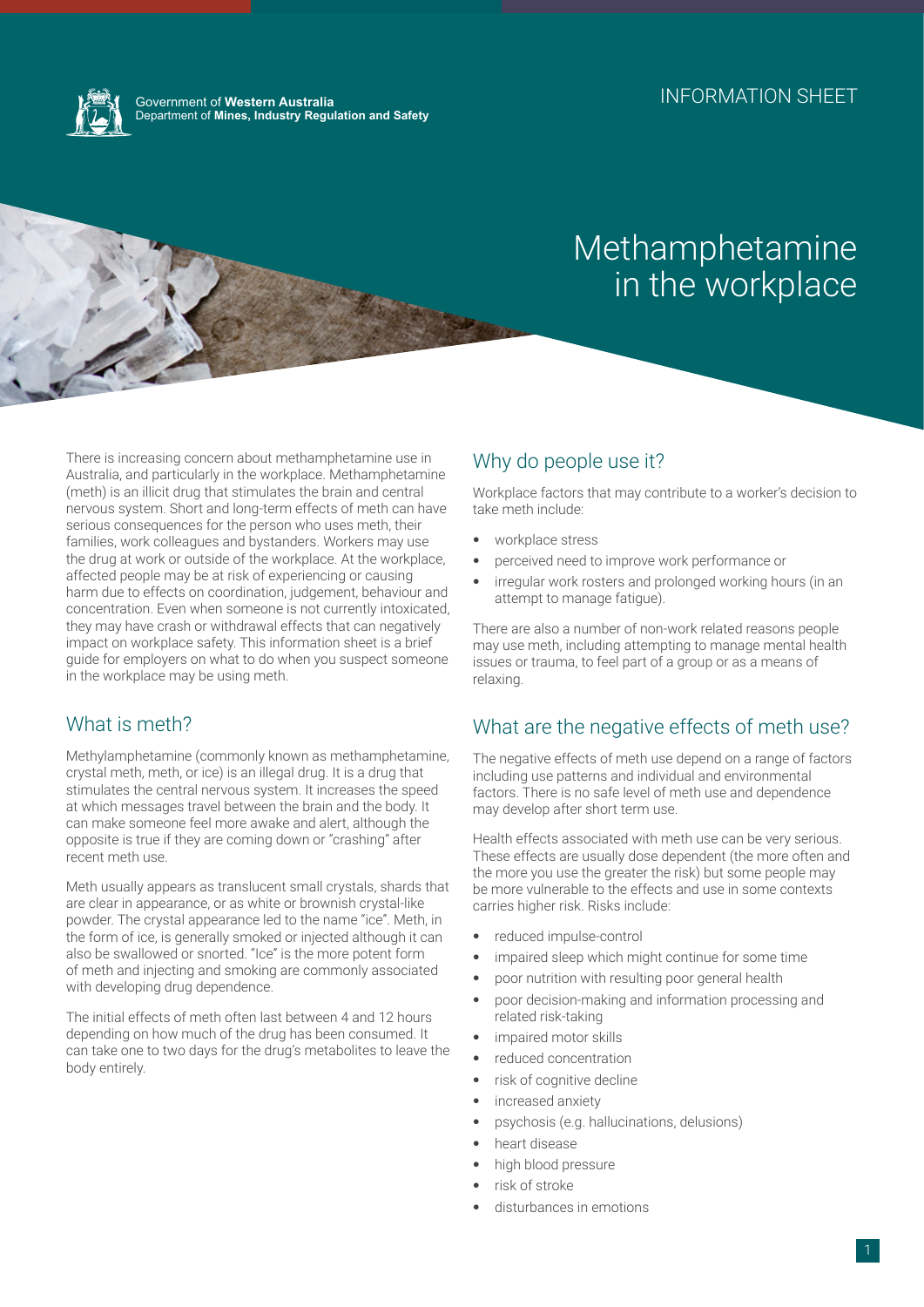- depression and other mental health issues
- dependence.

People with underlying vulnerabilities are at greater risk, but often people are not aware of these vulnerabilities until they begin using.

Meth use is associated with increased death rates from overdose, natural diseases, suicide and accidental injury.

Meth use also has negative social, economic and work consequences, such as relationship issues, family and domestic violence and money problems. While many people might start using for social reasons, using meth may make it harder for a person to maintain a healthy social life. Many people who attend treatment for meth problems identify problems with their family and friends as key reasons for seeking help.

In the workplace, the effects of meth use on coordination, judgement and concentration mean that an affected worker cannot safely drive, operate equipment or work in an environment requiring attention to safety procedures.

### Agitation and aggression

For people who frequently use meth or are dependent on meth, there may be an increased risk of aggression whilst using meth. This increases with higher doses of meth, although the relationship is complex and not all people who use meth become aggressive. However, mental health problems, agitation and, in some cases, psychosis, can increase the risk. When combined with heavy alcohol use there is also an increased risk.

People who are experiencing negative effects of meth may be anxious or agitated (which makes them potentially threatsensitive) or aggressive or violent. You should be cautious if you are approaching someone who is showing unusual, inappropriate or unreasonable behaviour.

Individuals that may have an increased likelihood of aggressive or violent behaviour associated with meth use include those who:

- have been aggressive or violent in the past
- frequently use meth or are dependent on meth
- use lots of alcohol as well as meth
- are experiencing psychosis (seeing and/or hearing things that aren't there)
- are dealing with multiple issues that may be causing feelings of stress or anxiety. These could include financial, relationships, physical health, mental health, housing and legal issues.
- are intoxicated, withdrawing or coming down after meth use.

### **Withdrawal**

Withdrawal symptoms may include agitation, irritability, mood swings, disrupted sleep patterns and poor concentration. People withdrawing from meth may also need to sleep and/ or eat more than usual. Withdrawal symptoms can endure for some considerable time, depending on the use history and severity of dependence.

# High-risk groups

Workers in particular industries or who are exposed to stressful work and/or [fatigue](https://www.commerce.wa.gov.au/worksafe/fatigue-0) are more susceptible to the use of meth, other drugs and alcohol.

Industries at higher risk include:

- utilities (electrical, gas or other trades)
- hospitality
- agriculture, forestry and fishing
- arts and recreation
- manufacturing
- miscellaneous industries including repair and maintenance, personal and other services.

Some industries have greater contact with members of the public who may use meth, for example, the health, policing and community services sectors.

# Signs a worker may be using meth

It is important to note that many of the signs a worker may be using meth can be due to other reasons. Employers need to ensure they do not jump to conclusions based on a worker's presentation. Employers do not need to make a diagnosis of meth or other drug use – it is more objective to focus on performance and behaviour.

Some indications that a worker may be using meth include:

- extreme tiredness early in the week
- irritability, agitation or mood swings
- poor performance or difficulty focusing
- unexplained patterns of absence or lateness
- mental health issues (e.g. paranoia, depression, moodiness)
- lack of concern about serious matters
- health problems including poor appetite, palpitations or infected injection sites ([NCETA,](https://nceta.flinders.edu.au/) 2015).

### What can employers do?

Workers affected by meth, alcohol or other drugs should not be at the workplace. Their cognitive and physical functioning can be impaired which creates a risk to their safety and the safety of others in the workplace.

However, determining whether someone is affected by alcohol and other drugs can be difficult. Therefore, a fitness for work approach is recommended.

A framework for risk management is shown on the next page.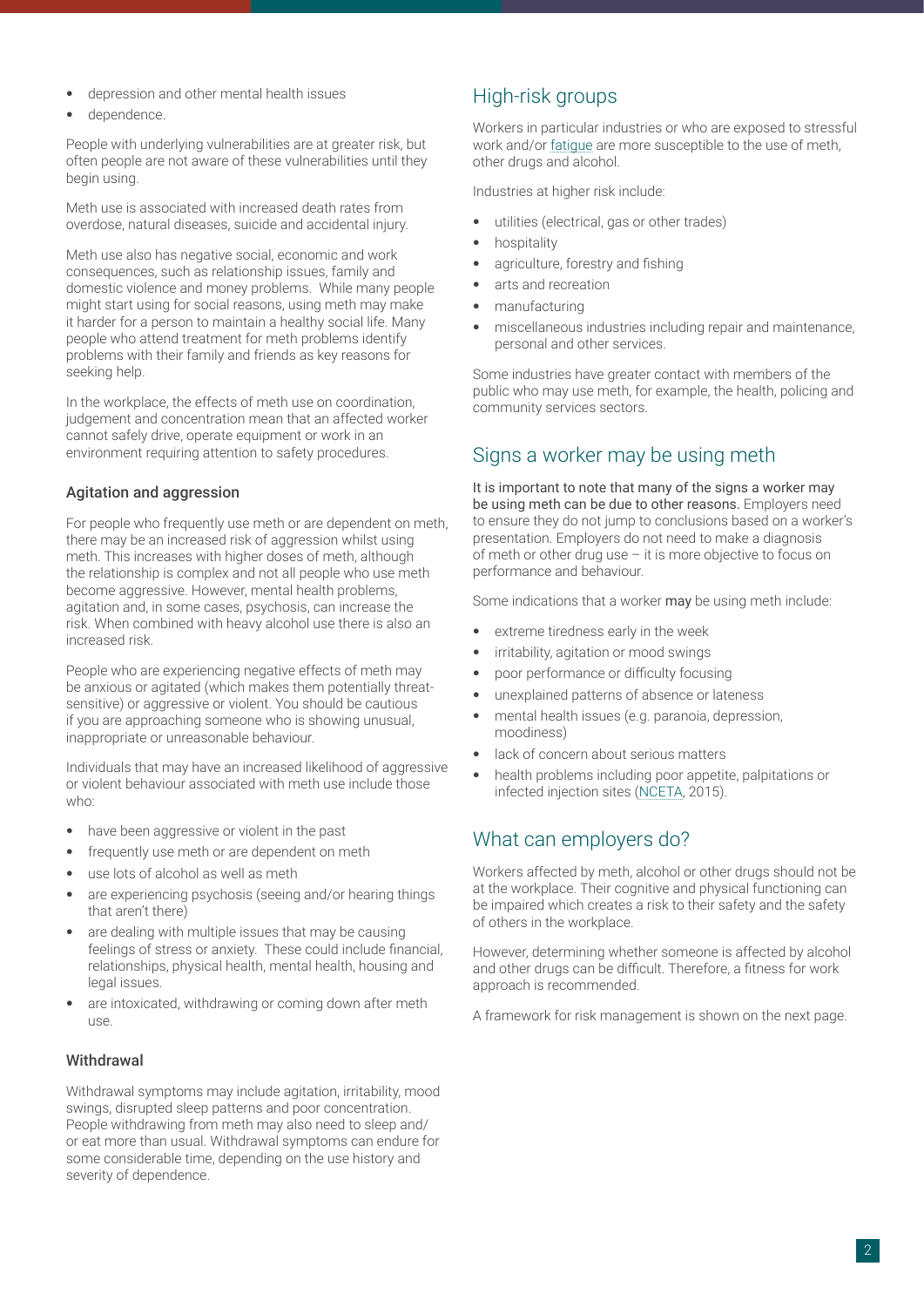

#### Leadership commitment

- In consultation with workers, develop and implement an alcohol and other drug policy relevant to your workplace and its risk factors.
- The policy may depend on your other workplace policies, procedures, employment contracts, work agreements and relevant legislation associated with fair work conditions and standards.

#### Alcohol and other drugs policy

Employers have a general duty of care to ensure that, as far as practicable, workers are not exposed to hazards and risks. These could arise from workers being impaired or affected by alcohol and/or other drugs and employers must address these issues through a systematic risk management process. Having an alcohol and other drugs policy in place that sets out clearly how to address safety and health risks arising from people who may be impaired or otherwise affected by alcohol and other drugs can help reduce the risk to all people involved. If a policy is adopted as part of a strategy, it should reflect the safety and health needs of the particular workplace and be developed in consultation with the workers and their health and safety representatives.

The policy should also include how risk factors in the workplace will be controlled (e.g. stress, fatigue) and wellbeing supports available to employees.

*Adapted from the Commission for Occupational Safety and Health, [Alcohol and other drugs at the workplace](https://www.commerce.wa.gov.au/publications/guidance-note-alcohol-and-other-drugs-workplace)*

• Workplaces where there is a risk of violence or aggression towards staff should also consider developing and implementing a policy communicating that such behaviour is not acceptable. More information on aggression risks in the workplace is available on the Department's [website](https://www.commerce.wa.gov.au/worksafe/aggression).

### Identify hazards and risk factors for meth use that may be impacting the workplace

- Consider risk factors such as the industry, demographics of the workforce, and past fitness for work issues.
- Identify work health and safety risks associated with members of the public or workplace visitors being affected by meth, as well as risks associated with workers who may use meth.

### Assess the risks

- Use the information you have available about the likelihood of fitness for work issues in your industry.
- Consider the consequences of fitness for work impairment, for example, the use of vehicles, machinery, tools or the conduct of high-risk work.

#### Control risks as far as practicable

Don't assume that any observed impairment is caused by alcohol and/or other drug use. Other impairment factors may include fatigue, medical conditions, chemical exposure, heat or stress.

- Control workplace [stress](https://www.commerce.wa.gov.au/worksafe/stress) and fatigue as far as practicable, for example through job design and workload management.
- Design spaces used by the public to include security controls, natural surveillance, and adequate means of exit or retreat, as appropriate based on risk.
- Provide workers with information on [health and wellbeing](https://livelighter.com.au/For-Professionals/Workplace-Health).
- If a person appears affected or impaired by alcohol or other drugs, employers have an obligation to make sure the person or anyone else at the workplace is not put at risk. If a policy exists for this situation, it should be followed. A policy may allow for ensuring the person has safe transport home, referral to medical assistance, a requirement to take leave, and providing the person with a clear indication of expected work performance in a given timeframe. In the absence of a policy, the employer should determine the most appropriate course of action, which may include the above measures.
- Provide training to managers on managing fitness for work issues, including information alcohol and other drugs, and the workplace policies and procedures that apply.
- Provide information and training to staff who work with atrisk members of the public.
- Provide an Employee Assistance Program (EAP) or other counselling service.
- Consider providing drug testing in the workplace, in accordance with your workplace policy. However, drug testing does not measure level of impairment. The effects of using meth, such as lack of sleep, can continue to impact a person for longer than meth can be detected.
- Provide employees with information on the health and safety risks of meth use. Target the information to reduce stigma around seeking help for meth use.